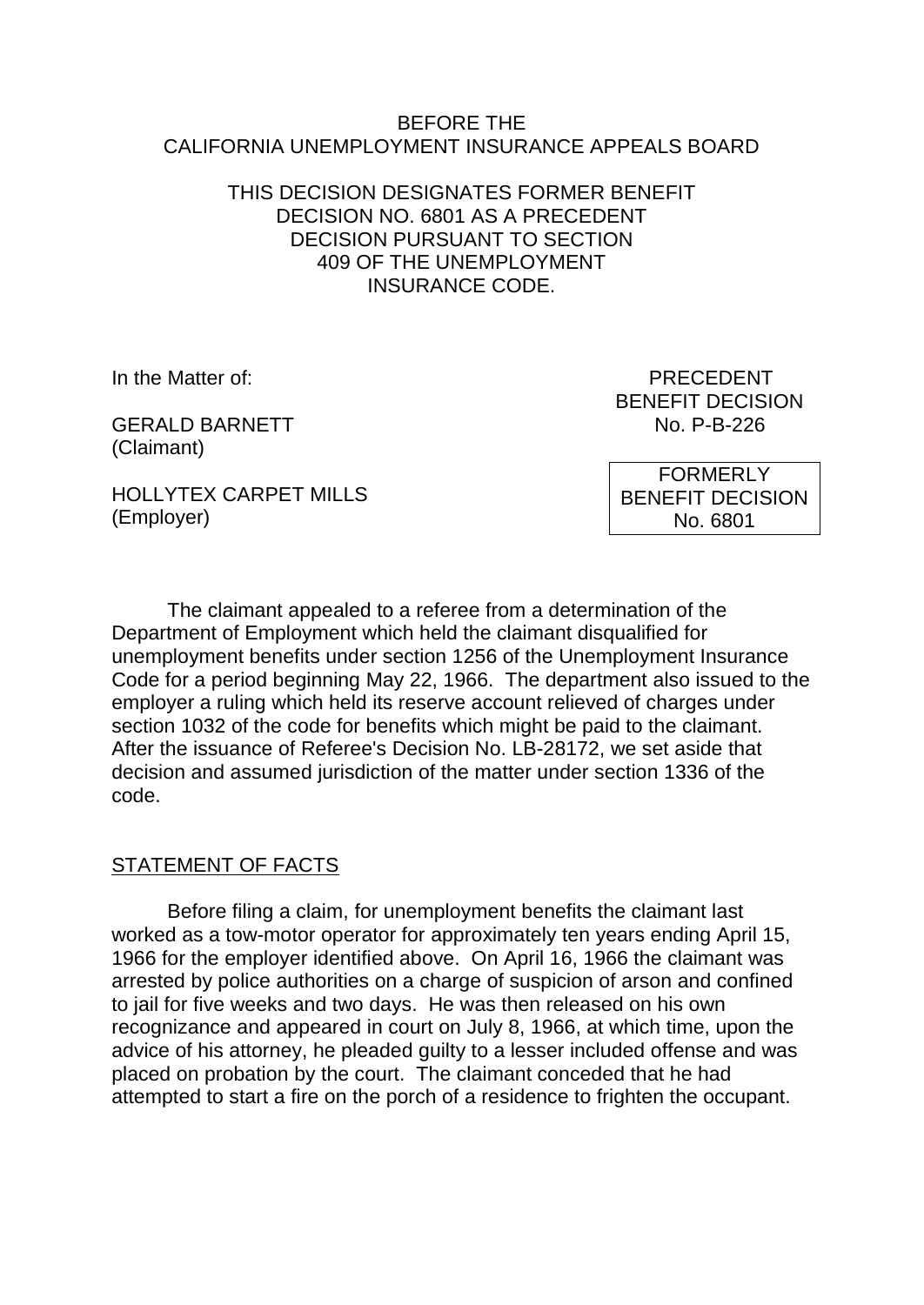The claimant had been scheduled to work on April 18, 1966 but did not do so because of his confinement to jail. He notified his brother, who notified a co-worker of the claimant, who in turn notified the employer. The evidence in the record indicates that under a provision of the collective bargaining agreement between the claimant 's union and his employer, the employee must notify the employer each day of his absence and is subject to discharge for failure to do so. Although the employer did not contend that the claimant failed to notify it the first day of his absence, the contention was that he was discharged for not giving further notice thereafter. The record does not reveal how long the clamant indicated he would be away from work in his indirect notice to his employer. The claimant was not permitted to make more than one call from jail. The employer's representative stated that if the claimant had reported the continued need for his absence each day, even though confined in jail, his employment would not have been terminated.

The claimant was not replaced before he returned and requested reinstatement on May 3, 1966. His duties had been performed by a foreman in the meantime. The employer refused to reinstate him when he returned.

The employer contended at the hearing that the claimant had left his most recent work voluntarily without good cause on the ground that he had voluntarily set in motion the chain of events which foreseeably led to his loss of employment in accordance with the principles expressed in Sherman/Bertram, Inc. v. California Department of Employment (1962), 202 Cal. App. 2d 733, 21 Cal. Rptr. 130.

The referee who heard the appeal held that this principle did not apply because the claimant was not replaced by the employer during the period of incarceration and the sole reason for the termination of his work was the claimant's failure to report his inability to work each day during the absence from work. This, in the referee's opinion, "was an unreasonable demand of the employer since it knew of the claimant's confinement, and should have known the impossibility or the impracticability of him being able to call on a daily basis to report his continued absence. Therefore, under these circumstances, the referee concludes that the claimant was discharged by the employer. . ." for reasons which he found not to constitute misconduct connected with the work.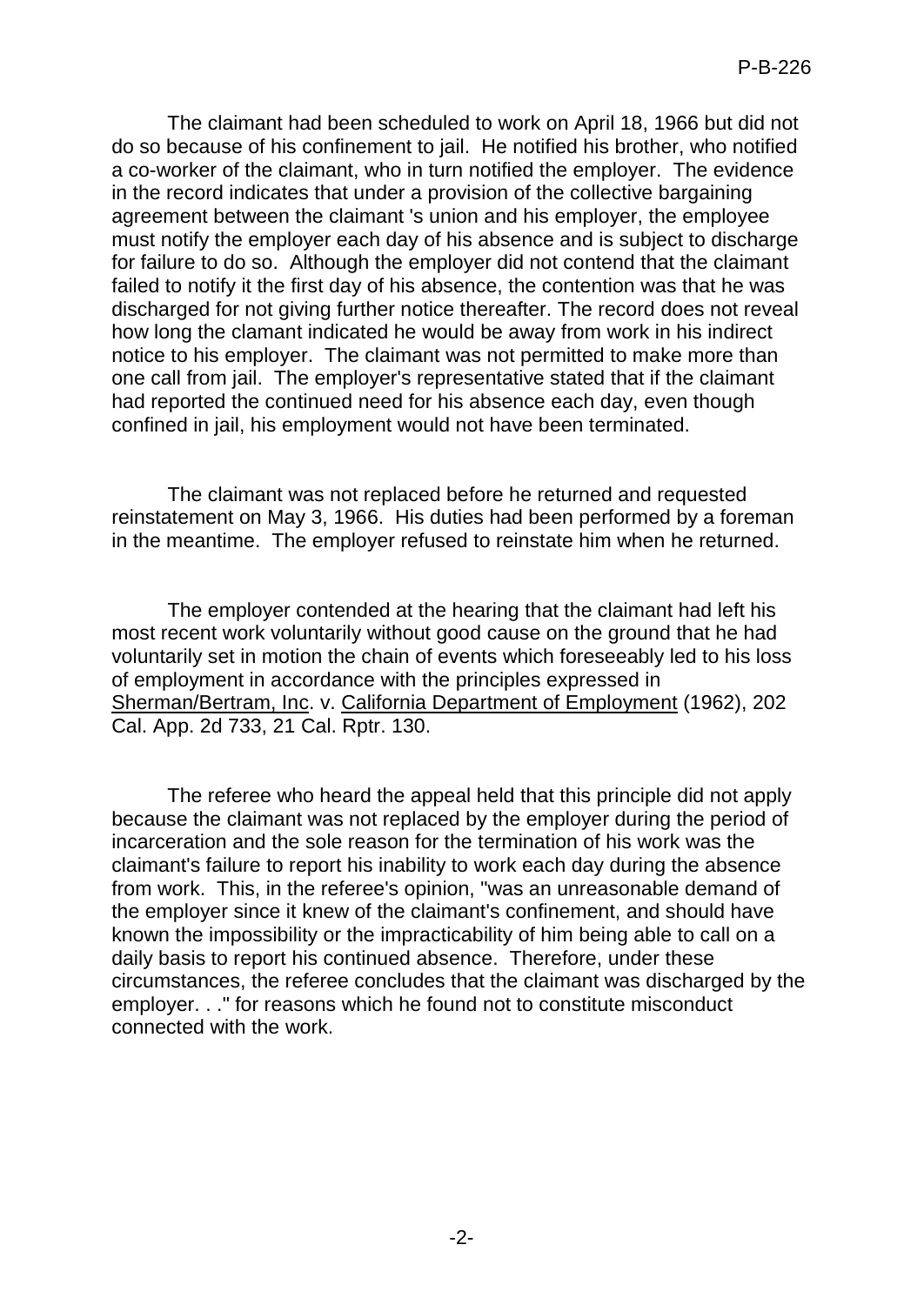# REASONS FOR DECISION

If a clamant leaves his most recent work voluntarily without good cause or is discharged for misconduct connected with his most recent work, the claimant is disqualified for benefits under section 1256 of the California Unemployment Insurance Code for a period defined in section 1260 of the code, and under sections 1030 and 1032 of the code the employer's reserve account is relieved of charges for benefits which may be paid to the claimant.

In determining whether a termination of work arose from a voluntary leaving of work or a discharge within the meaning of these sections, we held in Benefit Decision No. 6590 that a discharge occurs where the employer is the moving party in the termination and that a voluntary leaving of work occurs where the employee is the moving party.

In Benefit Decision No. 5686, we defined good cause for leaving work as a real, substantial or compelling reason of such nature as would cause a reasonably prudent person genuinely desirous of retaining employment to take similar action.

In Benefit Decision No. 5309, we held that a claimant who becomes unemployed because he is unable to continue working because of incarceration for a public offense which he has committed has thereby in effect voluntarily left his work without good cause. We said that in such a situation:

". . . While it would appear that the claimant herein may not have actually intended to bring about his unemployment, he did, nevertheless, voluntarily embark upon a course of conduct, the very nature of which he knew, or must be conclusively presumed to have known, would jeopardize his return to work within the allotted time...."

This view was adopted and this language quoted with approval by a California district court of appeal in the Sherman/Bertram case, cited by the employer.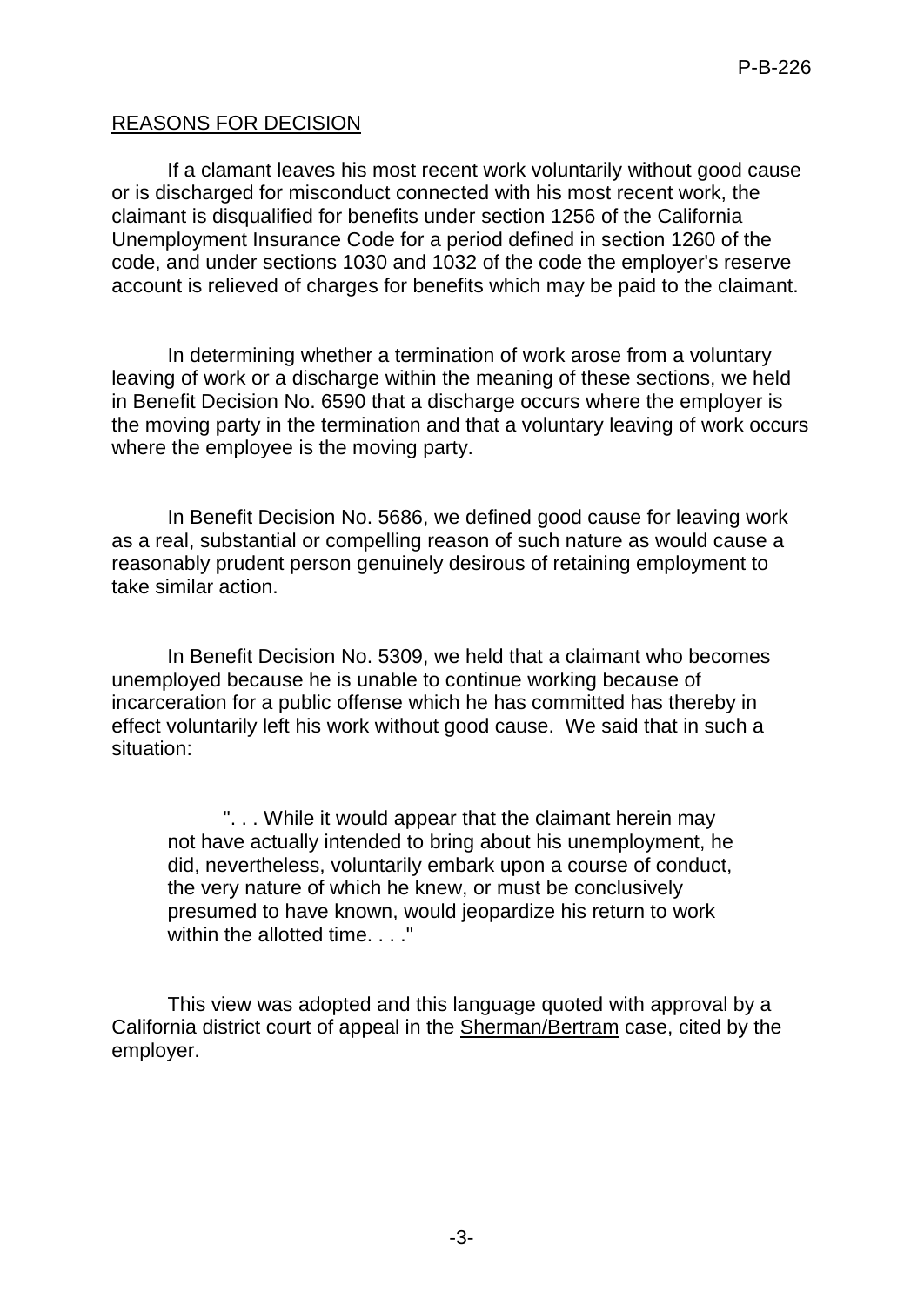In Benefit Decision No. 6694, we reviewed previous cases in which we had recognized the type of distinction drawn by the referee in the present case, and we overruled them insofar as they held that this type of situation involves a discharge rather than a voluntary leaving of work. Such earlier decisions had been based on the concept that, where the employer had a reasonable choice whether or not to discharge a claimant, the immediate cause of loss of employment was the employer's choice rather than the claimant's earlier violation of law. By overruling those earlier decisions, we rejected that view.

We pointed out in Benefit Decision No. 6694 that the court had held in the Sherman/Bertram case, cited above:

" '. . . claimant's unemployment was the result of his own fault -- his own wilful and felonious act . . . . To say that claimant's wilful criminal act was not his fault and was not the cause of his unemployment is pure sophistry. To reward claimant in such circumstances by awarding him unemployment compensation is to reward him for idleness caused by his wilful violation of the law -- and at the expense of his employer who had nothing whatever to do with it. . . . "

Although not quoted by us there, the court had gone on to add: "This would be eminently unfair to the employer and it is also contrary to the sound public policy. '. . . if one is . . . unemployed through fault of his own, he is not entitled to benefits . . .' " and that a claimant's ". . . 'illegal act resulting in his arrest and incarceration' . . . cannot be . . . "good cause". . . .' "

The court in that decision expressly considered two of the decisions later overruled in Benefit Decision No. 6694 which drew distinctions similar to that reflected in the referee's decision in the present case. The court rejected those decisions as establishing any valid distinction which the court was willing to recognize and concluded:

"The true principle is whether the claimant's loss of employment was attributable to an act of his own volition and thus tantamount to a voluntary leaving."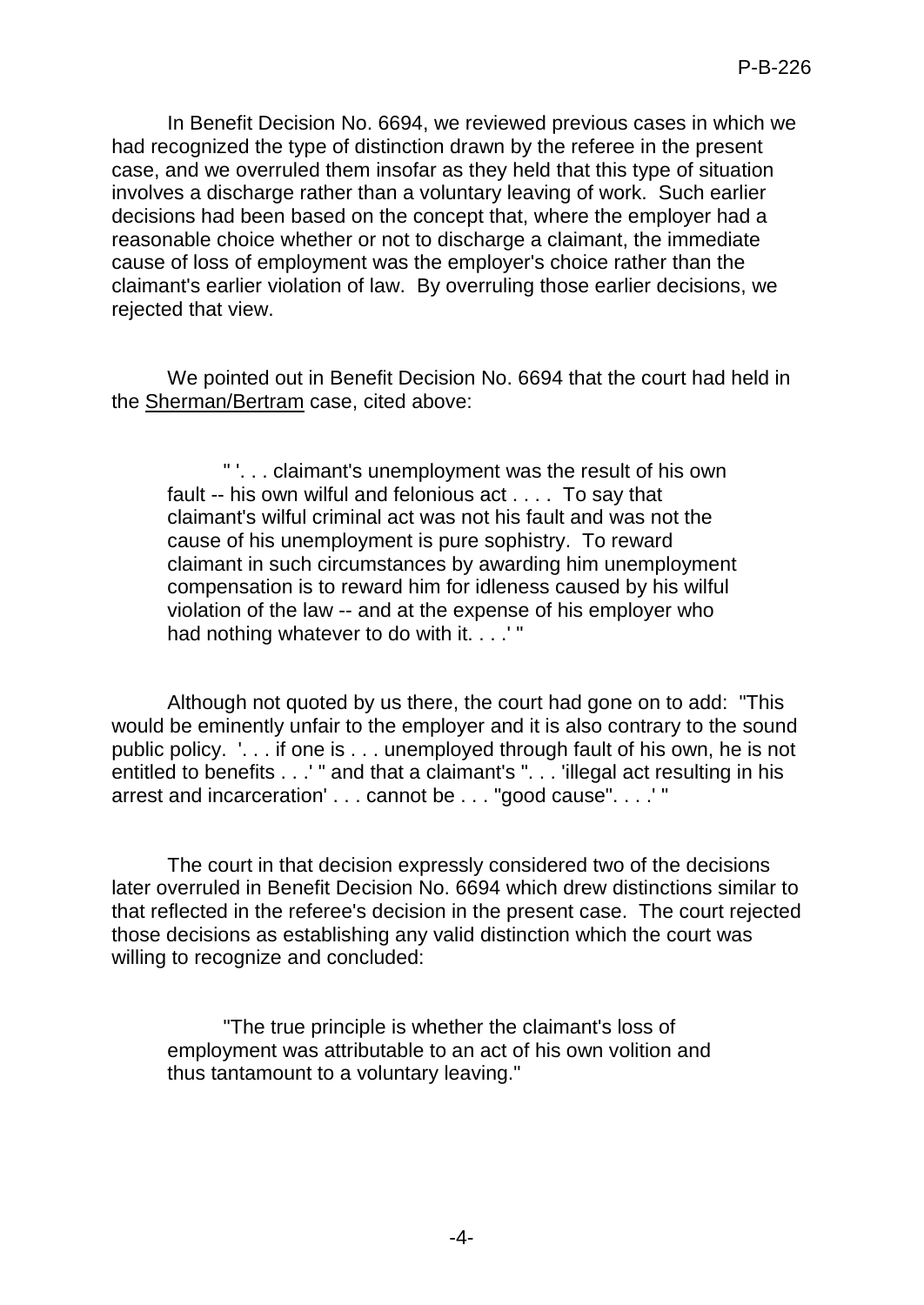In Benefit Decision No. 6694, we applied the principles expressed in the Sherman/Bertram decision and held that the length of the incarceration and the promptness of replacement of the claimant by the employer are immaterial. We concluded that the claimant's unemployment arose from his own act of wilfully committing a criminal offense which foreseeably resulted in his arrest and incarceration.

In the present case, the claimant voluntarily performed an unlawful act which he must conclusively be presumed to have known would lead to his incarceration; and, if that should prevent him from performing his employment duties, to a consequent loss of employment. These events did in fact follow upon his commission of the act.

Once he was incarcerated, the claimant was unable to perform his regular employment duties, operating equipment for his employer on the next regularly scheduled duty day, and this result he must be conclusively presumed to have foreseen.

But besides operating equipment, he had another employment duty. If he was to be absent, he had, through his union, agreed to report daily on whether he would be at work that day. His violation of law and consequent incarceration had also prevented him from performing this duty. Since this duty was an agreed term of a collective bargaining contract, and there is no evidence bearing on its reasonableness, we cannot say that it was so unreasonable that it constituted no significant part of the employment. Since its violation arose from a violation of law, we cannot say that it was with good cause.

The incarceration effectively brought the employment to an end. The lack of immediate replacement by a new employee, though emphasized in the Sherman/Bertram case, does not significantly alter this fact, where the services which the claimant was scheduled to perform were still required by the employer.

Following Benefit Decision No. 6694, and the court, therefore, we conclude that the present claimant's unemployment was essentially caused by his incarceration for violation of a law, and therefore that he left his work voluntarily without good cause within the meaning of sections 1256, 1030 and 1032 of the code.